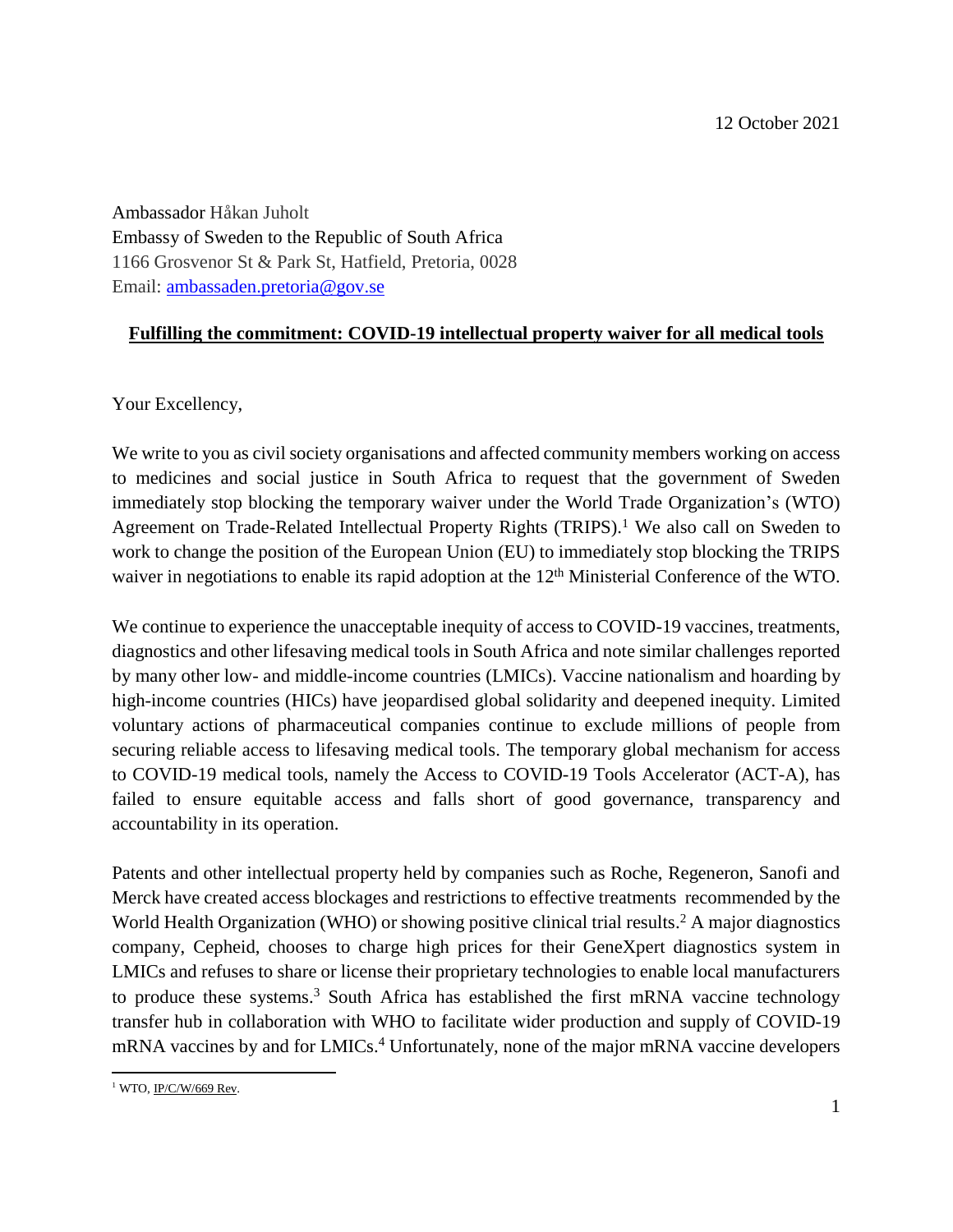have joined this initiative, and patents on mRNA vaccines secured by these developers are hindering prospective local production. Moderna has not applied for registration to supply its vaccine in South Africa but has already obtained South African patents related to the vaccine.

People in LMICs have contributed to breakthroughs in biomedical science during this pandemic. In addition to South Africa's supportive public policies and funding, thousands of South Africans have supported and participated in critical clinical trials leading to eventual medical innovations that can save lives around the world. However, these contributions have not ensured equitable and reliable access to the resulting COVID-19 medical tools. Instead we are forced to rely on HIC donations and major companies' minimal and delayed deliveries. Our right to produce and supply these urgently needed medical tools is denied. This is injustice. We demand change, not charity. We call on Swedish government to join waiver-supporting countries to make the TRIPS waiver a reality, enabling greater self-reliance for South Africa and other LMICs.

We are deeply concerned that the EU is the main blockage in TRIPS waiver negotiations. This blockage continues despite an increasing number of individual EU member states expressing support for the waiver and a clear demand from the European Parliament for the EU to stop blocking the waiver negotiation.<sup>2,3</sup> Instead of engaging in text negotiations on the waiver, the EU has submitted a counterproposal that offers nothing new to help address the present pandemic challenges.<sup>4</sup> We do not understand how the EU can present such an unproductive counterproposal in the midst of a global pandemic. Nor do we understand why EU member states do not distance themselves from this approach. The EU's blockage comes in addition to actions by the EU that have contributed to deepening COVID-19 vaccine inequity. The EU has hoarded excess vaccines, denied responsibility to request that corporations share technologies, and continues to ignore the evidence of the need for a waiver to overcome the limitations of existing intellectual property rules. <sup>5</sup> We ask Sweden as a major EU member state that continues to oppose the waiver proposal to change its position, joining other waiver-supporting EU members and working to change the EU position at the WTO.

The waiver negotiation has been delayed for over a year while the pandemic continues to affect millions of people, with more concerning variants of the virus putting even greater strain on already overburdened public health systems. The world is watching now as the WTO Ministerial Conference is fast approaching. The waiver should be adopted with coverage for all lifesaving

 $3$  European Parliament resolution of 10 June 2021 on meeting the global COVID-19 challenge: effects of the waiver of the WTO TRIPS Agreement on COVID-19 vaccines, treatment, equipment and increasing production and manufacturing capacity in developing countries (2021/2692(RSP)). 2021. Available from: [https://www.europarl.europa.eu/doceo/document/TA-9-2021-0283\\_EN.html](https://www.europarl.europa.eu/doceo/document/TA-9-2021-0283_EN.html)

<sup>4</sup> MSF. MSF analysis of EU communications to TRIPS Council on COVID-19 IP waiver proposal. 2021. Available from: <https://msfaccess.org/msf-analysis-eu-communications-trips-council-covid-19-ip-waiver-proposal>

<sup>5</sup> MSF. Briefing note: EU's hollow promises of global COVID-19 vaccine equity. 2021. Available from:

 $\overline{\phantom{a}}$ 

[https://msfaccess.org/sites/default/files/2021-09/COVID19\\_BriefingNote\\_EU\\_hollow\\_promises\\_ENG\\_15.9.2021.PDF](https://msfaccess.org/sites/default/files/2021-09/COVID19_BriefingNote_EU_hollow_promises_ENG_15.9.2021.PDF)

<sup>2</sup> Cue C. Sánchez promete donar 30 millones de vacunas y defiende el multilateralismo en un ambiente de tensión internacional en la ONU. El Pais. 2021 Sep 22. Available from[: https://elpais.com/espana/2021-09-23/sanchez-promete-donar-30-millones-de-vacunas-y-defiende-el](https://elpais.com/espana/2021-09-23/sanchez-promete-donar-30-millones-de-vacunas-y-defiende-el-multilateralismo-en-un-ambiente-de-tension-internacional-en-la-onu.html)[multilateralismo-en-un-ambiente-de-tension-internacional-en-la-onu.html](https://elpais.com/espana/2021-09-23/sanchez-promete-donar-30-millones-de-vacunas-y-defiende-el-multilateralismo-en-un-ambiente-de-tension-internacional-en-la-onu.html)